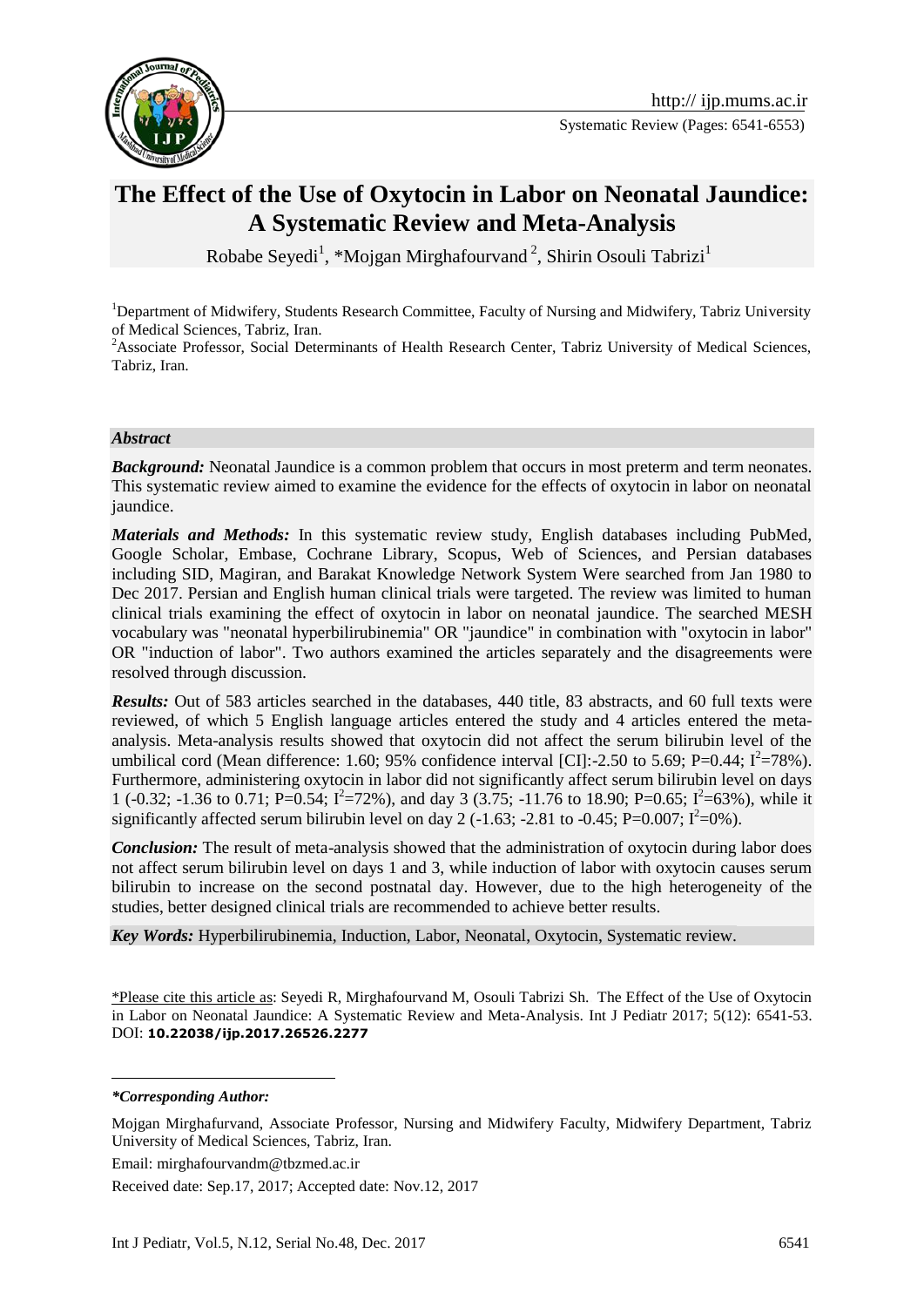# **1- INTRODUCTION**

 Neonatal jaundice is a common and benign problem that occurs in 60% of term and near term neonates and 80% of preterm neonates (1). Neonatal jaundice presents as yellow color in skin, sclera, and mucous membranes due to bilirubin accumulation, which is also associated with increased bilirubinemia (2). The severity of jaundice varies among different neonates and may be related to factors such as race, feeding method, delivery method, gestational age, preeclampsia, gender, maternal diabetes and labor induction with oxytocin (3, 4).

Nowadays, in modern obstetrics, oxytocin is widely used to stimulate and accelerate labor and prevent prolonged labor (5). The use of oxytocin has reduced the interval between induction and delivery. The risks of induction of labor with oxytocin are fetal distress and low Apgar score (6). Oxytocin is also associated with side effects such as an increased incidence of neonatal jaundice, possible causes including immature activity of glucuronyltransferase, hepatic damage due to hypoxia, increased fetal placental transportation, increased erythrocyte fragility and mechanical trauma to erythrocytes (7).

Oxytocin is an antidiuretic hormone, and causes hyponatremia and hyposmolarity in the mother and subsequently in the fetus with water retention. Hyposmolarity causes swelling of the red blood cells and makes them fragile and susceptible to hemolysis (8). Various studies have approved the effects of oxytocin on jaundice. Some studies have suggested that the extensive use of oxytocin in labor induction is one of the factors leading to neonatal jaundice (9-11). Since the induction of labor with oxytocin will possibly increase neonatal jaundice, so that jaundice can be prevented by reducing the oxytocin dose in labor (11). Clinical trials provide the best results to show if oxytocin leads to jaundice. The present systematic review was performed to examine the clinical trial evidence of the effects of oxytocin on jaundice. This study aimed to determine the effect of administering oxytocin in labor on neonatal jaundice compared with spontaneous vaginal delivery.

#### **2- MATERIALS AND METHODS**

## **2-1. Search strategy**

 First, the search in Cochrane started with keywords: "neonatal jaundice", "hyperbilirubinemia", and "oxytocin in labor". According to the search, there was no review study based on clinical trials on the effect of oxytocin in labor on neonatal jaundice. Then English databases including PubMed, Google Scholar, Embase, Cochrane Library, Scopus, Web of Sciences, and Persian databases including SID, Magiran, and Barakat Knowledge Network System were searched from Jan 1980 to Dec 2017. Persian and English human clinical trials were targeted. The searched MESH vocabulary was "neonatal hyperbilirubinemia" OR "jaundice" in combination with "oxytocin in labor" OR "induction of labor".

#### **2-2. Study selection**

This systematic review collected and evaluated clinical trials on the effect of oxytocin administration in labor on neonatal jaundice. Persian and English human clinical trials were targeted. PICO was used as a guide for searching articles: the participants in this study were term pregnant women with singleton pregnancy, with oxytocin intervention for labor induction, along with the control group including women with spontaneous vaginal delivery. The study outcome was neonatal jaundice. The exclusion criteria were absence of a comparison group and the comparison of oxytocin with other therapeutic groups, such as amniotomy,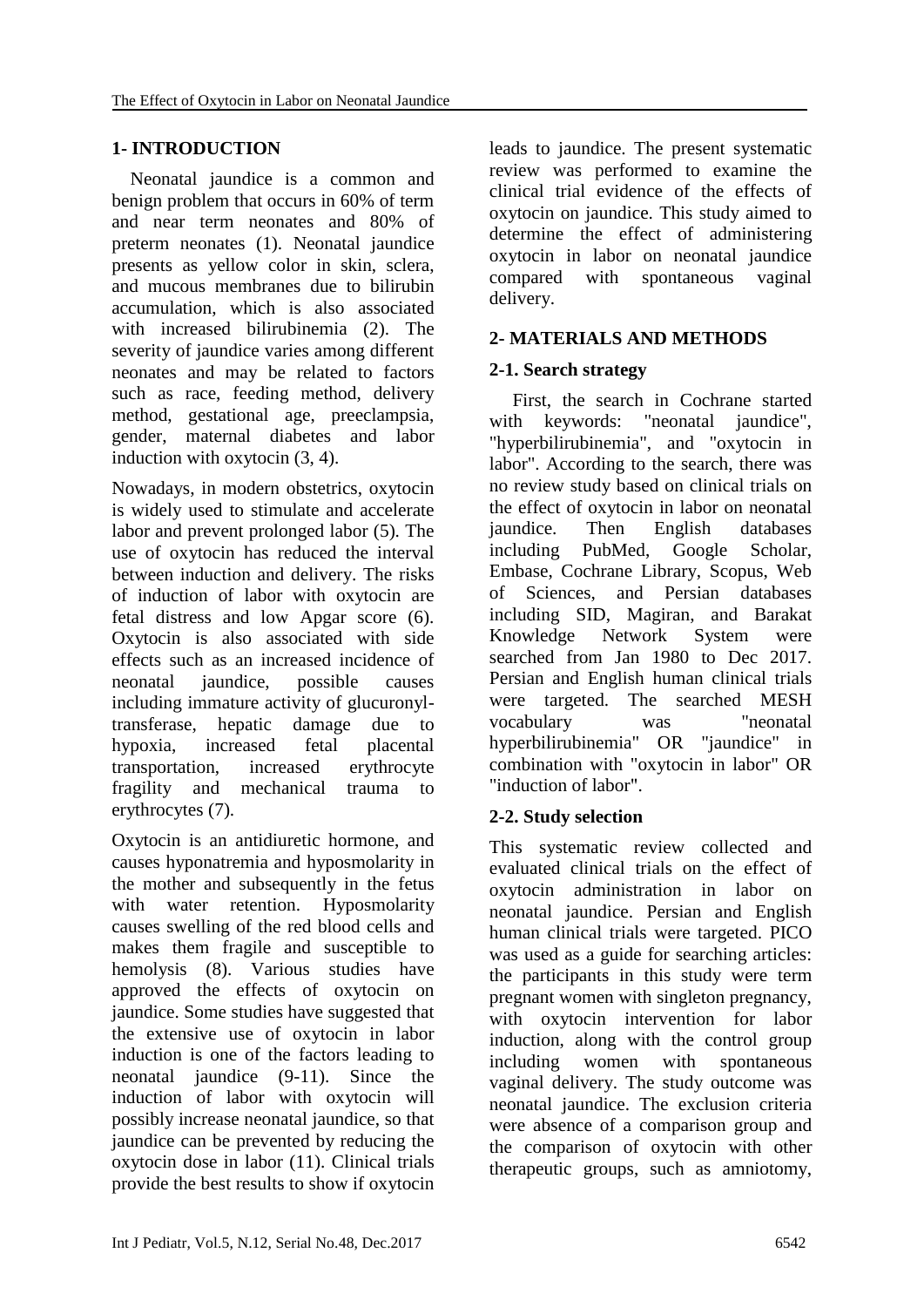prostaglandin, and misoprostol without a spontaneous vaginal delivery group.

#### **2-3. Assessment quality of articles**

The researcher collected and evaluated clinical trials on the effect of oxytocin administration in labor on neonatal jaundice. Persian and English human clinical trials were targeted. These studies were evaluated in terms of inclusion criteria and relevance to the subject of the review study. Out of 583 articles searched in the databases, 440 title, 83 abstracts and 60 full texts were reviewed, of which 5 articles entered the study and 4 articles entered the meta-analysis. The collected articles were then carefully studied and the two authors separately evaluated the title and abstract of all the articles in terms of

inclusion criteria. Meanwhile, articles that were not consistent with the inclusion criteria were completely eliminated. Based on the search, 583 articles were found, 578 of which were not included in this study for the following reasons: descriptive studies, not related to the title, not examining the desired outcome (neonatal jaundice), comparing the effects of oxytocin on jaundice with a Prostaglandin F2 $α$  or amniotomy group, and absence of spontaneous vaginal delivery control group. Of the five articles entering this review study, the article by D'Souza et al. (14) did not enter the meta-analysis because its results were based on frequency (percentage), and its results were reported separately (**Figure.1**).



Articles meeting criteria for complete data abstraction (n=5 English language study)

**Fig1**: Flowchart of study.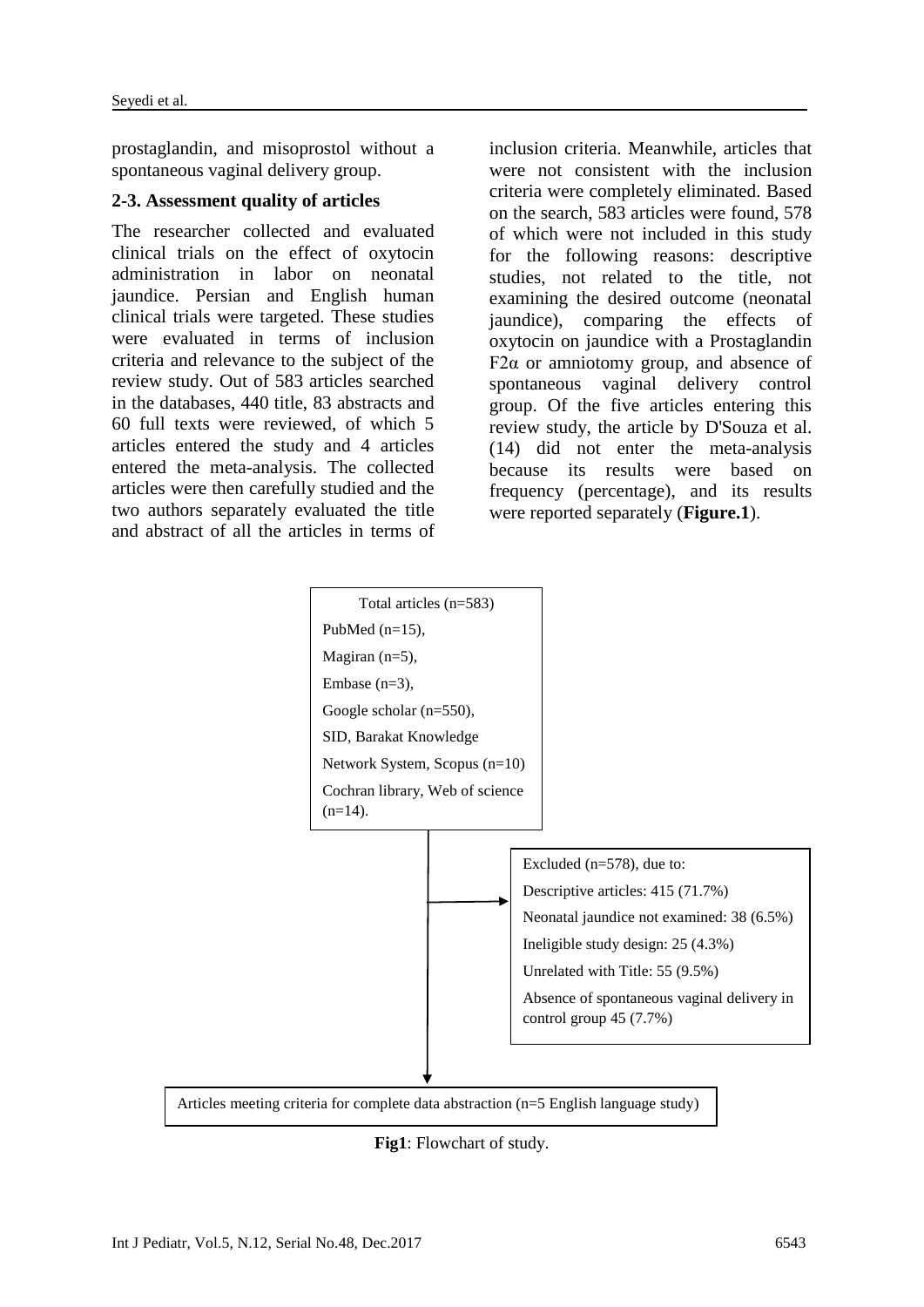#### **2-4. Assessment of risk of bias in included studies**

Risk bias was determined for each of the five included articles according to the following criteria by the two Author of this Article (RS and SO) separately and the disagreements were resolved by referring to the third researcher (MM) and through discussion. The types of bias studied in this study according to the Cochrane Handbook (12) were as follows:

#### **2-4-1. Random sequence generation (checking for possible selection bias):**

• Low risk of bias: Use of any random process like random numbers table, computer random number generator, coin, and dice.

• High risk of bias: Use of any nonrandom process like date of birth, day or date of admission, file number.

 Unclear risk of bias: Insufficient information.

#### **2-4-2. Allocation concealment (checking for possible selection bias):**

 Low risk of bias: A central assignment such as random with phone or web-based, opaque and sealed envelopes.

 High risk of bias: Alternate allocation, based on birth date or hospital file number.

 Unclear risk of bias: Insufficient information.

#### **2-4-3. Blinding of participants and personnel (checking for possible performance bias):**

 Low risk of bias: Blinding is not complete but the outcome is not affected by the lack of blinding. Complete blinding of the participants and personnel.

 High risk of bias: Blinding is not complete but the outcome is affected by the lack of blinding.

 Unclear risk of bias: Insufficient information.

#### **2-4-4. Blinding of outcome assessment (checking for possible detection bias):**

 Low risk of bias: Complete blinding of the outcome evaluator.

 High risk of bias: No complete blinding of the outcome evaluator.

 Unclear risk of bias: Insufficient information.

#### **2-4-5. Incomplete outcome data (checking for possible attrition bias):**

 Low risk of bias: When there are no or little missing data, or the reasons for the sample loss are the same in the two groups.

• High risk of bias: When the amount of missing data is high or the loss in the two groups is unbalanced.

 Unclear risk of bias: Insufficient information.

## **2-4-6. Selective reporting (checking for reporting bias):**

 Low risk of bias: All predicted results of the study are reviewed and reported.

• High risk of bias: When all of the preset results are not reported or are incomplete and useless.

 Unclear risk of bias: Insufficient information.

The studies of Patil et al. (13), Omigbodun et al. (16), and Leijon et al. (17) are at high risk of selection bias because random allocation sequences and concealing the allocation haven't been used. These three studies provide no information regarding blinding. There is no sample loss in them and the main outcome is reported in all three studies. In the study by D'Souza et al. (14), women were randomly divided into two groups: labor induction with oxytocin and spontaneous labor, but no concealing of the allocation was done. It provides no information regarding blinding. There is no sample loss and the main outcome was reported. The study by Oral et al. (15) is at a high risk of selection bias because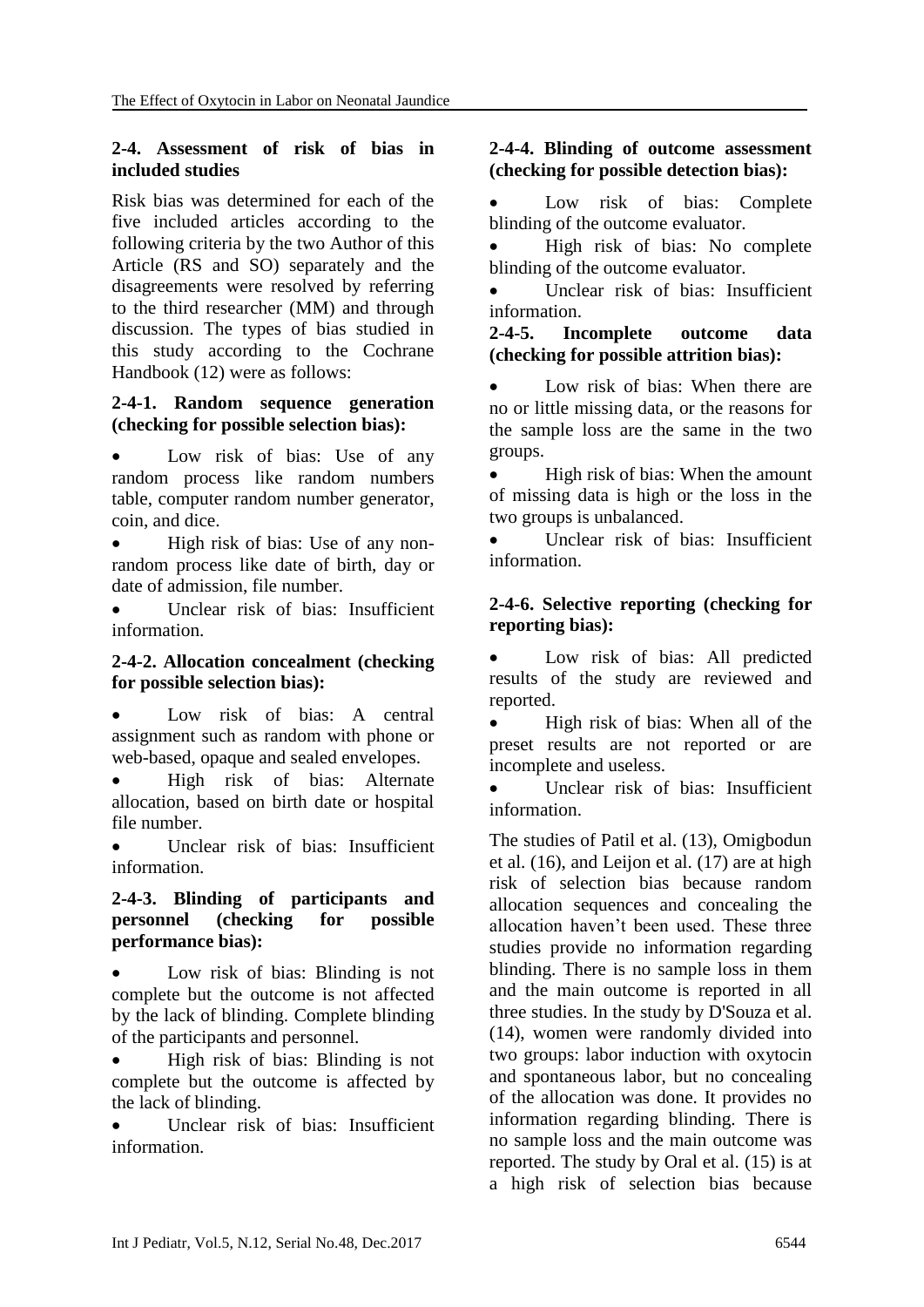random allocation and allocation concealment were not done. It provided no information regarding blinding. The study appears to be subject to sample loss. All main outcomes were reported in this study (**Table.1, Figure.2**).

#### **2-5. Statistical Analysis**

Five English language articles entered this study. Their data were extracted by two

authors separately and combined using the RevMan software-version 5.3 for analysis. Data from four studies entered the metaanalysis and the results of a study did not enter the meta-analysis, because they were reported as frequency (percentage). In three meta-analyses (**Figure 3-5**), random effect was used instead of fixed effect as  $I^2$ was above 25 (12).

**Table-1:** Characteristics of included studies and their risk of bias

| Patil et al. (2015) (13)                                     |                                                                                                                                                                                                                                                                                                                                                                                                                                                                                                     |                                                                                                                                                                                 |  |  |  |  |  |  |  |  |
|--------------------------------------------------------------|-----------------------------------------------------------------------------------------------------------------------------------------------------------------------------------------------------------------------------------------------------------------------------------------------------------------------------------------------------------------------------------------------------------------------------------------------------------------------------------------------------|---------------------------------------------------------------------------------------------------------------------------------------------------------------------------------|--|--|--|--|--|--|--|--|
| Methods                                                      | <b>RCT</b>                                                                                                                                                                                                                                                                                                                                                                                                                                                                                          |                                                                                                                                                                                 |  |  |  |  |  |  |  |  |
| Participants                                                 | Participants included 100 full terms parturient. The subjects were divided into<br>two groups including oxytocin induced labor (n=50) and normal vaginal<br>delivery following spontaneous onset of labor ( $n = 50$ ).<br>Inclusion criteria: All the gestation were 38 weeks duration or more,<br>uncomplicated pregnancies. None of the newborn infants had any signs of<br>respiratory distress syndrome. New born infant born with APGAR score of less<br>than 6 were excluded from the study. |                                                                                                                                                                                 |  |  |  |  |  |  |  |  |
| Interventions                                                |                                                                                                                                                                                                                                                                                                                                                                                                                                                                                                     | Intervention group: Oxytocin induced labor in 5% dextrose,<br>control group: Normal vaginal delivery following spontaneous onset of labor.                                      |  |  |  |  |  |  |  |  |
| Outcomes                                                     |                                                                                                                                                                                                                                                                                                                                                                                                                                                                                                     | Neonatal serum bilirubin on day 1, 3 and 5 after delivery.                                                                                                                      |  |  |  |  |  |  |  |  |
| Results                                                      | There was significant increase in bilirubin level in oxytocin induced group<br>compared to control group on day 1 and 3. There was insignificant increase in<br>bilirubin level in oxytocin induced group on day 5.                                                                                                                                                                                                                                                                                 |                                                                                                                                                                                 |  |  |  |  |  |  |  |  |
| Risk of bias                                                 |                                                                                                                                                                                                                                                                                                                                                                                                                                                                                                     |                                                                                                                                                                                 |  |  |  |  |  |  |  |  |
| <b>Bias</b>                                                  | Authors' judgment                                                                                                                                                                                                                                                                                                                                                                                                                                                                                   | Support for judgment.                                                                                                                                                           |  |  |  |  |  |  |  |  |
| Random sequence generation<br>(selection bias)               | High risk                                                                                                                                                                                                                                                                                                                                                                                                                                                                                           | 100 full term parturient were divided two groups<br>including oxytocin induced labor (n=50) and normal<br>vaginal delivery following spontaneous onset of labor<br>$(n = 50)$ . |  |  |  |  |  |  |  |  |
| Allocation<br>concealment<br>(selection bias)                | High risk                                                                                                                                                                                                                                                                                                                                                                                                                                                                                           | This study is non randomized trial.                                                                                                                                             |  |  |  |  |  |  |  |  |
| Blinding of participants and<br>personnel (performance bias) | Unclear                                                                                                                                                                                                                                                                                                                                                                                                                                                                                             | No specific information regarding blinding of personnel<br>and participants was given.                                                                                          |  |  |  |  |  |  |  |  |
| Blinding of outcome assessor<br>(detection bias)             | Unclear                                                                                                                                                                                                                                                                                                                                                                                                                                                                                             | No specific information regarding blinding of outcome<br>assessor was given.                                                                                                    |  |  |  |  |  |  |  |  |
| Incomplete<br>outcome<br>data<br>(attrition bias)            | Low risk                                                                                                                                                                                                                                                                                                                                                                                                                                                                                            | There were no exclusions after entering the study.                                                                                                                              |  |  |  |  |  |  |  |  |
| Selective reporting (reporting<br>bias)                      | Low risk                                                                                                                                                                                                                                                                                                                                                                                                                                                                                            | Main outcomes have been reported.                                                                                                                                               |  |  |  |  |  |  |  |  |
| D'Souza et al. (1986) (14)                                   |                                                                                                                                                                                                                                                                                                                                                                                                                                                                                                     |                                                                                                                                                                                 |  |  |  |  |  |  |  |  |
| Methods                                                      | <b>RCT</b>                                                                                                                                                                                                                                                                                                                                                                                                                                                                                          |                                                                                                                                                                                 |  |  |  |  |  |  |  |  |
| Participants                                                 | Participants included 193 mothers with normal singleton pregnancy and<br>prospects of a normal vaginal delivery. The control group ( $n = 29$ ) consisted of<br>mothers who had a spontaneous onset of labor at term. The remaining mother<br>$(n=164)$ in the study groups had oxytocin induction of labor. Inclusion criteria:<br>The gestational age of all women was 39-40 weeks.                                                                                                               |                                                                                                                                                                                 |  |  |  |  |  |  |  |  |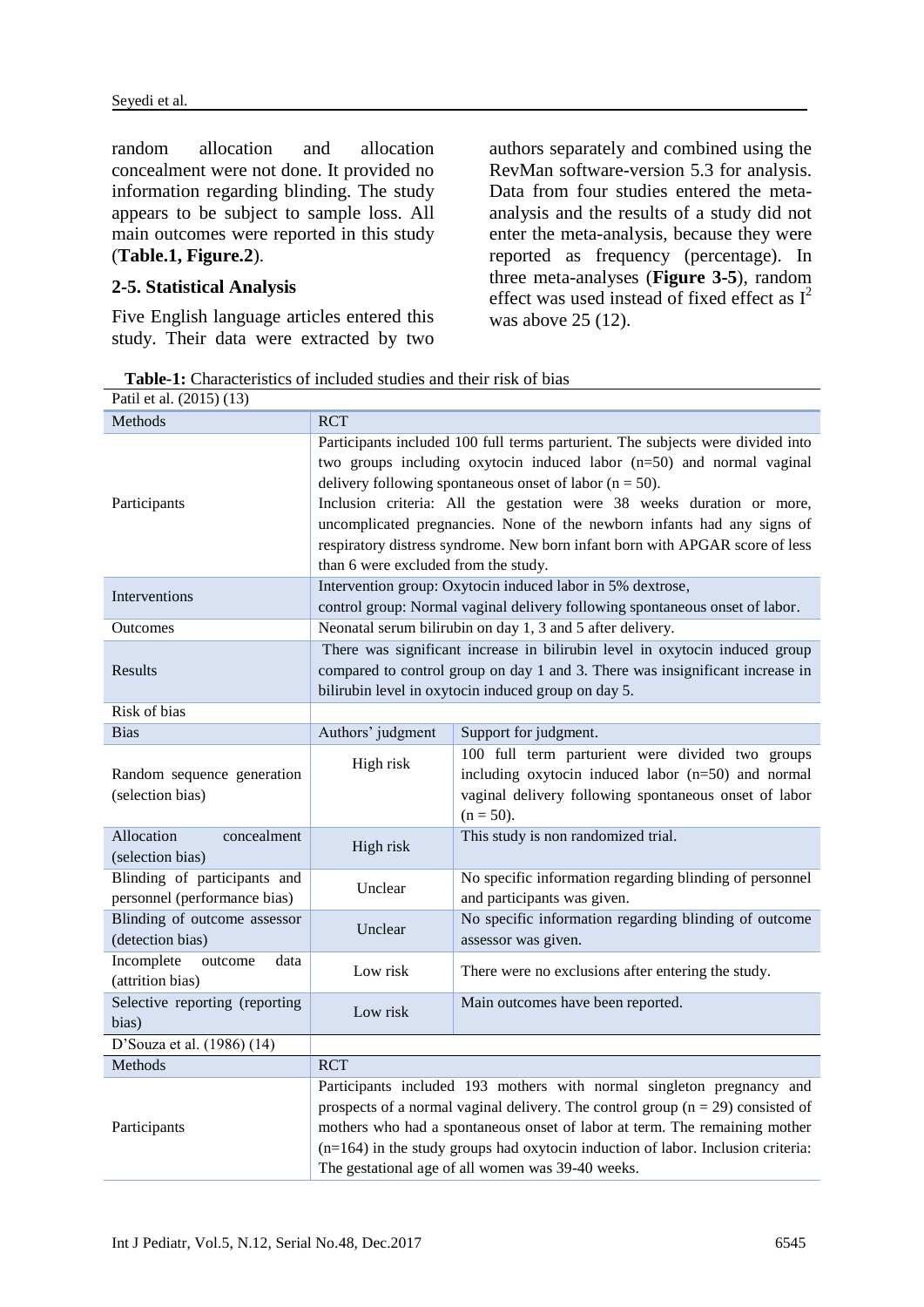| Interventions                                                    | Intervention group consisted of 164 mothers who had oxytocin induction of<br>labor. Oxytocin (10 units) in 5% dextrose solution (500ml) was used. After<br>satisfactory uterine activity was induced either the oxytocin infusion was<br>managed according to routine delivery unit practice ( $n = 36$ ), or infusion rates<br>were halved ( $n = 45$ ), or quartered ( $n = 43$ ), or discontinued ( $n = 40$ ). Control<br>group ( $n = 29$ ) consisted of mothers who had a spontaneous onset of labor at<br>term. |                                                                                                                                                                                                                                                                          |  |  |  |  |  |  |  |  |  |
|------------------------------------------------------------------|------------------------------------------------------------------------------------------------------------------------------------------------------------------------------------------------------------------------------------------------------------------------------------------------------------------------------------------------------------------------------------------------------------------------------------------------------------------------------------------------------------------------|--------------------------------------------------------------------------------------------------------------------------------------------------------------------------------------------------------------------------------------------------------------------------|--|--|--|--|--|--|--|--|--|
| Outcomes                                                         | Hyponatraemia and jaundice.                                                                                                                                                                                                                                                                                                                                                                                                                                                                                            |                                                                                                                                                                                                                                                                          |  |  |  |  |  |  |  |  |  |
| Results                                                          | In the induction group, six (46%) of 13 hyponatremic infants had neonatal<br>jaundice as compared with 22 (13%) of 151 normonatremic infants.<br>No hyponatremia with jaundice was observed in the control group and 2 of 27<br>normonatraemic infant had neonatal jaundice.                                                                                                                                                                                                                                           |                                                                                                                                                                                                                                                                          |  |  |  |  |  |  |  |  |  |
| Risk of bias                                                     |                                                                                                                                                                                                                                                                                                                                                                                                                                                                                                                        |                                                                                                                                                                                                                                                                          |  |  |  |  |  |  |  |  |  |
| <b>Bias</b>                                                      | Authors' judgment                                                                                                                                                                                                                                                                                                                                                                                                                                                                                                      | Support for judgment.                                                                                                                                                                                                                                                    |  |  |  |  |  |  |  |  |  |
| Random sequence generation<br>(selection Bias).                  | Low risk                                                                                                                                                                                                                                                                                                                                                                                                                                                                                                               | Women were randomized to oxytocin group<br>and<br>spontaneous onset of labor.                                                                                                                                                                                            |  |  |  |  |  |  |  |  |  |
| Allocation<br>concealment<br>(selection bias)                    | High risk                                                                                                                                                                                                                                                                                                                                                                                                                                                                                                              | This study is non randomized trial.                                                                                                                                                                                                                                      |  |  |  |  |  |  |  |  |  |
| Blinding of participants and<br>personnel (performance bias)     | Unclear                                                                                                                                                                                                                                                                                                                                                                                                                                                                                                                | No information provided.                                                                                                                                                                                                                                                 |  |  |  |  |  |  |  |  |  |
| of<br><b>Blinding</b><br>outcome<br>assessment (detection Bias). | Unclear                                                                                                                                                                                                                                                                                                                                                                                                                                                                                                                | No information provided.                                                                                                                                                                                                                                                 |  |  |  |  |  |  |  |  |  |
| Incomplete<br>outcome<br>data<br>(attrition bias).               | Low risk                                                                                                                                                                                                                                                                                                                                                                                                                                                                                                               | All participants completed the study.                                                                                                                                                                                                                                    |  |  |  |  |  |  |  |  |  |
| Selective reporting (reporting<br>bias).                         | Low risk                                                                                                                                                                                                                                                                                                                                                                                                                                                                                                               | Main outcomes have been reported.                                                                                                                                                                                                                                        |  |  |  |  |  |  |  |  |  |
| Oral et al. (2002) (15)                                          |                                                                                                                                                                                                                                                                                                                                                                                                                                                                                                                        |                                                                                                                                                                                                                                                                          |  |  |  |  |  |  |  |  |  |
| Methods                                                          | <b>RCT</b>                                                                                                                                                                                                                                                                                                                                                                                                                                                                                                             |                                                                                                                                                                                                                                                                          |  |  |  |  |  |  |  |  |  |
| Participants                                                     | medical disease or fetal problem.                                                                                                                                                                                                                                                                                                                                                                                                                                                                                      | n=80 patients managed with oxytocin during labor and n=40 multiparous<br>patients delivering without oxytocin infusion. Inclusion criteria: Singleton term<br>pregnancy (37-42 weeks) with no Rhesus negative blood group and no known                                   |  |  |  |  |  |  |  |  |  |
| Interventions                                                    | Intervention group: A total of 80 patients managed with oxytocin during labor<br>were randomly divided into isotonic % 0.9 saline (Group 1) and 5% glucose<br>solutions (Group 2). Control group: Forty multiparous patients delivering<br>without. Oxytocin infusion formed the control group (Group 3).                                                                                                                                                                                                              |                                                                                                                                                                                                                                                                          |  |  |  |  |  |  |  |  |  |
| Outcomes                                                         | Neonatal bilirubin levels on day 1 and 2.                                                                                                                                                                                                                                                                                                                                                                                                                                                                              |                                                                                                                                                                                                                                                                          |  |  |  |  |  |  |  |  |  |
| Results                                                          |                                                                                                                                                                                                                                                                                                                                                                                                                                                                                                                        | Cord plasma bilirubin levels and day 1 and 2 hematocrit and plasma bilirubin<br>levels were not statistically different between the groups.                                                                                                                              |  |  |  |  |  |  |  |  |  |
| Risk of bias                                                     |                                                                                                                                                                                                                                                                                                                                                                                                                                                                                                                        |                                                                                                                                                                                                                                                                          |  |  |  |  |  |  |  |  |  |
| <b>Bias</b>                                                      | Authors' judgment                                                                                                                                                                                                                                                                                                                                                                                                                                                                                                      | Support for judgment                                                                                                                                                                                                                                                     |  |  |  |  |  |  |  |  |  |
| Random sequence generation<br>(selection Bias).                  | High risk                                                                                                                                                                                                                                                                                                                                                                                                                                                                                                              | A total of 80 patients managed with oxytocin during<br>labor were randomly divided into isotonic % 0.9 saline<br>(Group.1) and 5% glucose solutions (Group 2). Forty<br>multiparous patients delivering without Oxytocin<br>infusion formed the control group (Group.3). |  |  |  |  |  |  |  |  |  |
| Allocation concealment<br>(selection bias).                      | High risk                                                                                                                                                                                                                                                                                                                                                                                                                                                                                                              | This study is non randomized trial.                                                                                                                                                                                                                                      |  |  |  |  |  |  |  |  |  |
| Blinding of participants and<br>personnel (performance bias).    | Unclear                                                                                                                                                                                                                                                                                                                                                                                                                                                                                                                | No information provided.                                                                                                                                                                                                                                                 |  |  |  |  |  |  |  |  |  |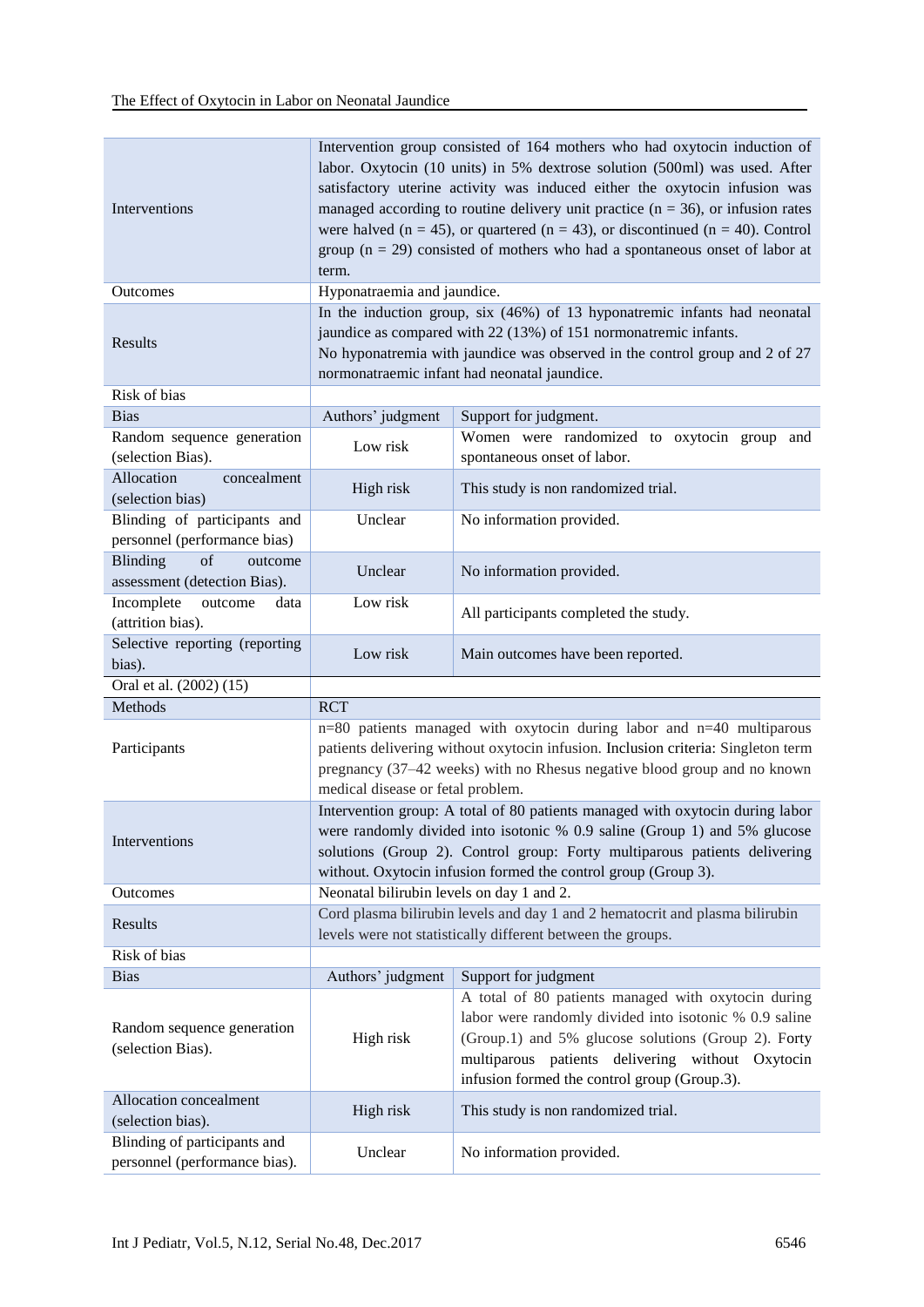| Blinding of outcome<br>assessment (detection Bias).          | Unclear                                                                                                                                                                                                                                                                                                                                                                                                                                                                                             | No information provided.                                                                                                                                                                                                                                                                 |  |  |  |  |  |  |  |
|--------------------------------------------------------------|-----------------------------------------------------------------------------------------------------------------------------------------------------------------------------------------------------------------------------------------------------------------------------------------------------------------------------------------------------------------------------------------------------------------------------------------------------------------------------------------------------|------------------------------------------------------------------------------------------------------------------------------------------------------------------------------------------------------------------------------------------------------------------------------------------|--|--|--|--|--|--|--|
| Incomplete outcome data<br>(attrition bias).                 | High risk                                                                                                                                                                                                                                                                                                                                                                                                                                                                                           | The patients delivering with forceps or vacuum<br>extraction and cesarean section were discarded from the<br>study (10 cesarean deliveries and 1 vacuum extraction<br>in group 1 and 4 cesarean deliveries in group 2) and<br>further evaluations were not carried out on these patient. |  |  |  |  |  |  |  |
| Selective reporting (reporting<br>bias).                     | Low risk                                                                                                                                                                                                                                                                                                                                                                                                                                                                                            | Main outcomes have been reported.                                                                                                                                                                                                                                                        |  |  |  |  |  |  |  |
| Omigbodun et al. (1992) (16)                                 |                                                                                                                                                                                                                                                                                                                                                                                                                                                                                                     |                                                                                                                                                                                                                                                                                          |  |  |  |  |  |  |  |
| Methods                                                      | <b>RCT</b>                                                                                                                                                                                                                                                                                                                                                                                                                                                                                          |                                                                                                                                                                                                                                                                                          |  |  |  |  |  |  |  |
| Participants                                                 | 82 parturient women requiring oxytocin infusion in labor were randomized<br>into two groups receiving 0.9% saline or 5% glucose, respectively. A group of<br>82 women not requiring oxytocin were recruited for comparison.<br>Inclusion criteria: Singleton pregnancies with a minimum gestational age of 37<br>weeks did not have a Rhesus negative blood group and had no obvious medical<br>complications of pregnancy such as hypertension, diabetes mellitus, pyrexia,<br>jaundice or anemia. |                                                                                                                                                                                                                                                                                          |  |  |  |  |  |  |  |
| Interventions                                                | Intervention group: 82 parturient women requiring oxytocin infusion in labor<br>were randomized into two groups: $n=40$ receiving 5% glucose (group1) and<br>n=40 receiving 0.9% sodium chloride (group2) as diluent for oxytocin.<br>Control group: 82 of parturient women who were not received any intravenous<br>fluids or oxytocin (group3).                                                                                                                                                   |                                                                                                                                                                                                                                                                                          |  |  |  |  |  |  |  |
| Outcomes                                                     | Neonatal bilirubin levels on day 3.                                                                                                                                                                                                                                                                                                                                                                                                                                                                 |                                                                                                                                                                                                                                                                                          |  |  |  |  |  |  |  |
| Results                                                      | The cord plasma bilirubin and the neonatal bilirubin levels at the age of 3 days<br>were significantly higher in the glucose group than in each of the other two<br>groups.                                                                                                                                                                                                                                                                                                                         |                                                                                                                                                                                                                                                                                          |  |  |  |  |  |  |  |
| Risk of bias                                                 |                                                                                                                                                                                                                                                                                                                                                                                                                                                                                                     |                                                                                                                                                                                                                                                                                          |  |  |  |  |  |  |  |
| <b>Bias</b>                                                  | Authors' judgment                                                                                                                                                                                                                                                                                                                                                                                                                                                                                   | Support for judgment                                                                                                                                                                                                                                                                     |  |  |  |  |  |  |  |
| Random sequence generation<br>(selection Bias).              | High risk                                                                                                                                                                                                                                                                                                                                                                                                                                                                                           | Eighty-two parturient Nigerian women requiring<br>oxytocin infusion in labor were randomized into two<br>groups receiving 0.9% saline or 5% Glucose,<br>respectively. A group of 82 women not requiring<br>oxytocin were recruited for comparison.                                       |  |  |  |  |  |  |  |
| Allocation<br>concealment<br>(selection bias).               | High risk                                                                                                                                                                                                                                                                                                                                                                                                                                                                                           | This study is non randomized trial.                                                                                                                                                                                                                                                      |  |  |  |  |  |  |  |
| Blinding of participants and<br>personnel (performance bias) | Unclear                                                                                                                                                                                                                                                                                                                                                                                                                                                                                             | No information provided.                                                                                                                                                                                                                                                                 |  |  |  |  |  |  |  |
| of<br>Blinding<br>outcome<br>assessment (detection Bias).    | Unclear                                                                                                                                                                                                                                                                                                                                                                                                                                                                                             | No information provided.                                                                                                                                                                                                                                                                 |  |  |  |  |  |  |  |
| Incomplete<br>outcome<br>data<br>(attrition bias).           | Low risk                                                                                                                                                                                                                                                                                                                                                                                                                                                                                            | All participants completed the study.                                                                                                                                                                                                                                                    |  |  |  |  |  |  |  |
| Selective reporting (reporting<br>bias).                     | Low risk                                                                                                                                                                                                                                                                                                                                                                                                                                                                                            | Main outcomes have been reported                                                                                                                                                                                                                                                         |  |  |  |  |  |  |  |
| Leijon et al. (1980) (17)                                    |                                                                                                                                                                                                                                                                                                                                                                                                                                                                                                     |                                                                                                                                                                                                                                                                                          |  |  |  |  |  |  |  |
| Methods                                                      | <b>RCT</b>                                                                                                                                                                                                                                                                                                                                                                                                                                                                                          |                                                                                                                                                                                                                                                                                          |  |  |  |  |  |  |  |
| Participants                                                 | 84 infants, 43 born after induced labor and 41 after spontaneous labor were<br>originally included. (To compare the bilirubin levels in newborn infants in a<br>randomized prospective study in spontaneous and induced labor at full term).                                                                                                                                                                                                                                                        |                                                                                                                                                                                                                                                                                          |  |  |  |  |  |  |  |
| Interventions                                                | Intervention group: Forty-three infants born after elective induction with<br>oxytocin using the Cardiff infusion system.                                                                                                                                                                                                                                                                                                                                                                           |                                                                                                                                                                                                                                                                                          |  |  |  |  |  |  |  |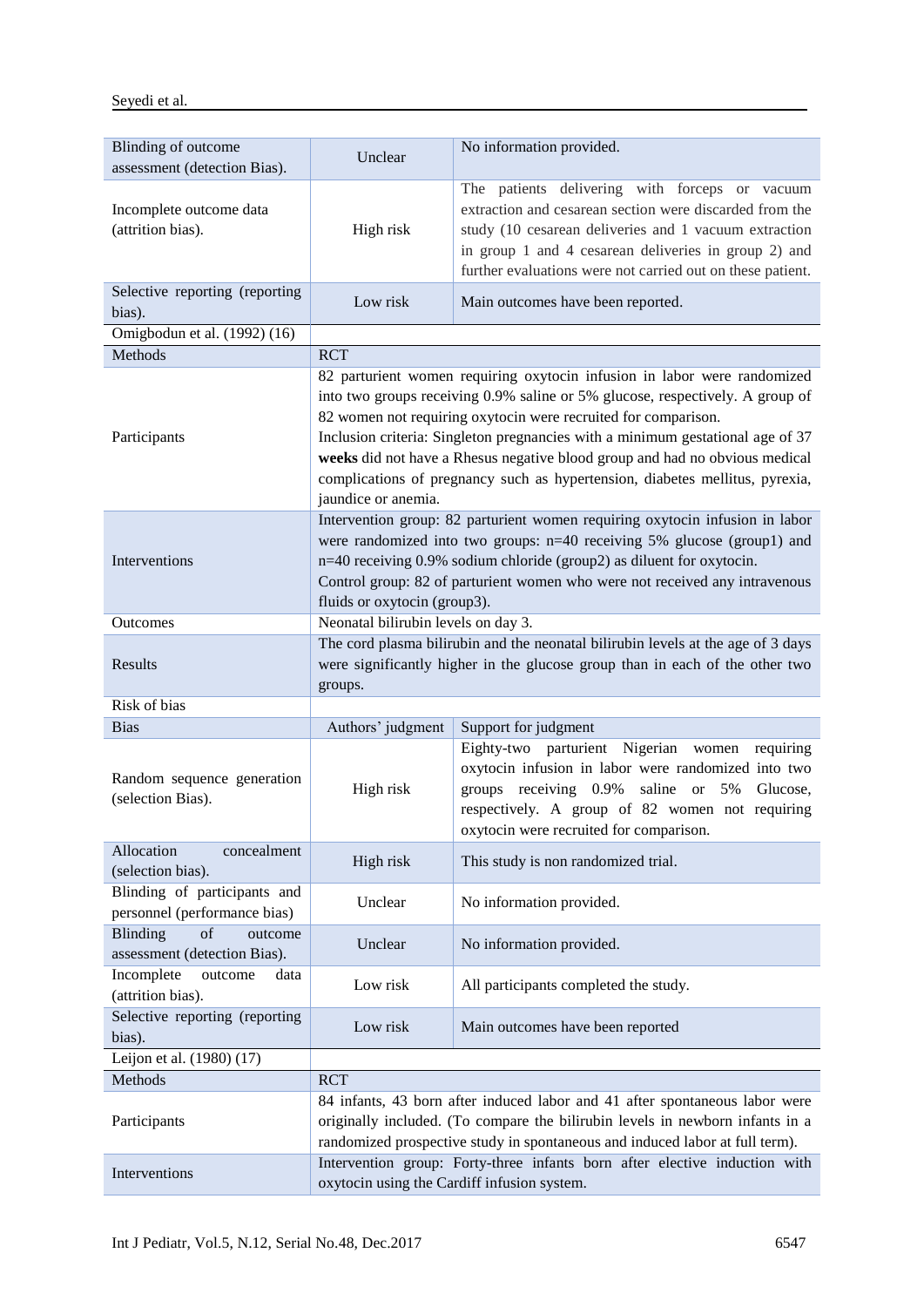|                                                                           | Control group: 38 infants born after spontaneous delivery.                 |                                                                                                                                           |  |  |  |  |  |  |  |  |
|---------------------------------------------------------------------------|----------------------------------------------------------------------------|-------------------------------------------------------------------------------------------------------------------------------------------|--|--|--|--|--|--|--|--|
| <b>Outcomes</b>                                                           | Neonatal bilirubin levels on days 1, 2, 3 and maximal bilirubin.           |                                                                                                                                           |  |  |  |  |  |  |  |  |
| <b>Results</b>                                                            | There were no differences in bilirubin levels on days1, 2, and 3 or in the |                                                                                                                                           |  |  |  |  |  |  |  |  |
|                                                                           | maximal bilirubin levels during the neonatal period.                       |                                                                                                                                           |  |  |  |  |  |  |  |  |
| Risk of bias                                                              |                                                                            |                                                                                                                                           |  |  |  |  |  |  |  |  |
| <b>Bias</b>                                                               | Authors' judgment                                                          | Support for judgment                                                                                                                      |  |  |  |  |  |  |  |  |
| Random sequence generation<br>(selection Bias).                           | High risk                                                                  | To compare the bilirubin levels in newborn infants in a<br>randomized prospective study in spontaneous and<br>induced labor at full term. |  |  |  |  |  |  |  |  |
| Allocation<br>concealment<br>(selection bias).                            | High risk                                                                  | This study is non randomized trial.                                                                                                       |  |  |  |  |  |  |  |  |
| Blinding of participants and<br>personnel (performance bias).             | Unclear                                                                    | No information provided.                                                                                                                  |  |  |  |  |  |  |  |  |
| $\sigma$ of<br><b>Blinding</b><br>outcome<br>assessment (detection Bias). | Unclear                                                                    | No information provided.                                                                                                                  |  |  |  |  |  |  |  |  |
| Incomplete outcome<br>data<br>(attrition bias).                           | Low risk                                                                   | All participants completed the study.                                                                                                     |  |  |  |  |  |  |  |  |
| Selective reporting (reporting)<br>bias).                                 | Low risk                                                                   | Main outcomes have been reported.                                                                                                         |  |  |  |  |  |  |  |  |



**Fig.2:** Diagram of Bias in the Included Studies. .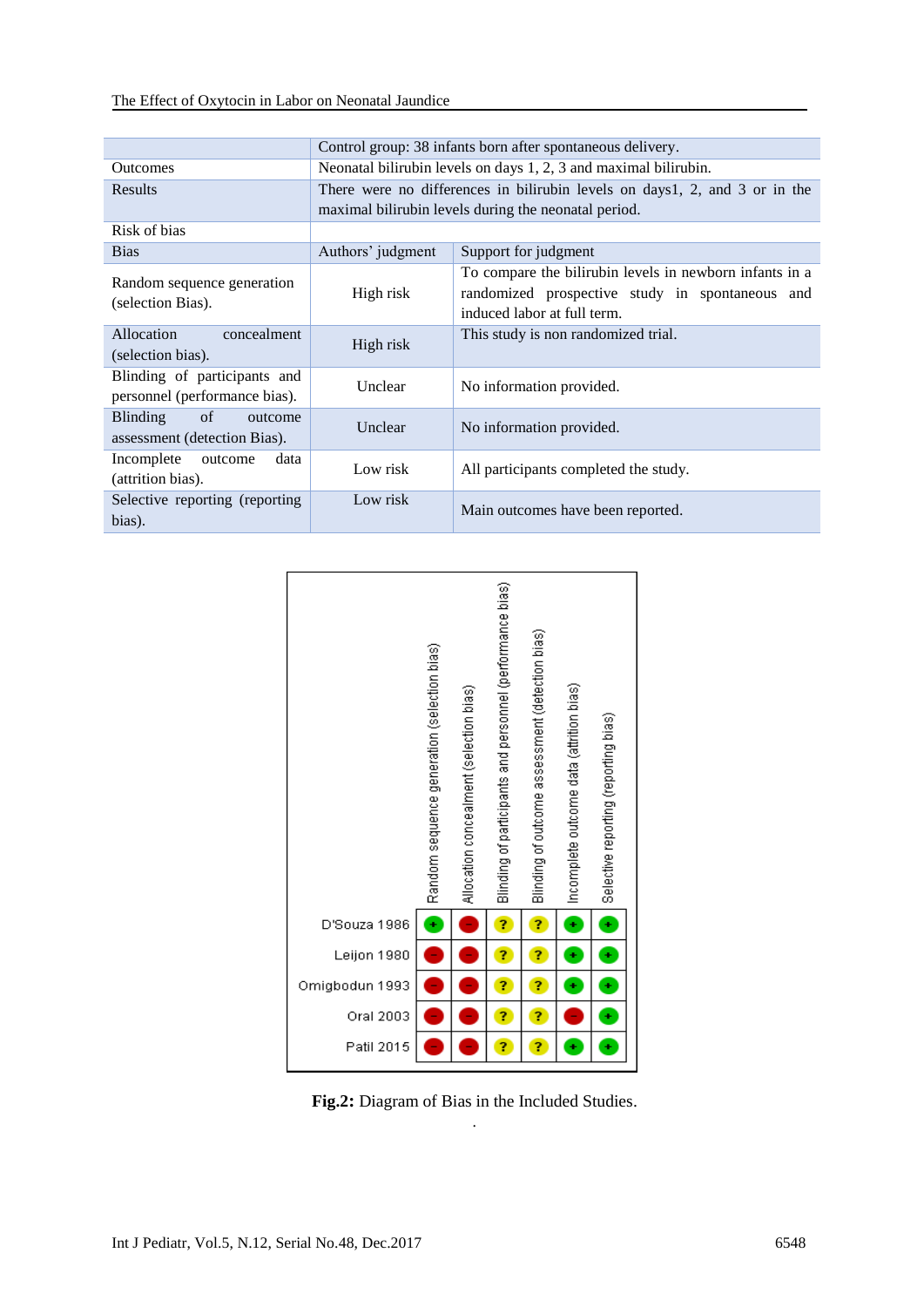|                                                                                                |      | Experimental |    |                   | Control   |    |            | <b>Mean Difference</b>          | <b>Mean Difference</b>                 |
|------------------------------------------------------------------------------------------------|------|--------------|----|-------------------|-----------|----|------------|---------------------------------|----------------------------------------|
| <b>Study or Subgroup</b>                                                                       | Mean | <b>SD</b>    |    | <b>Total Mean</b> | <b>SD</b> |    |            | Total Weight IV, Random, 95% CI | IV, Random, 95% CI                     |
| Omigbodun 1993                                                                                 |      | 17.8 11.3    | 40 |                   | 13.6 8.11 | 82 | 39.2%      | 4.20 [0.28, 8.12]               |                                        |
| Oral 2003                                                                                      | 1.61 | 0.76         | 36 |                   | 1.69 0.53 | 40 | 60.8%      | $-0.08$ $[-0.38, 0.22]$         |                                        |
| <b>Total (95% CI)</b>                                                                          |      |              | 76 |                   |           |    | 122 100.0% | $1.60$ [-2.50, 5.69]            |                                        |
| Heterogeneity: Tau <sup>2</sup> = 7.15; Chi <sup>2</sup> = 4.56, df = 1 (P = 0.03); $P = 78\%$ |      |              |    |                   |           |    |            |                                 |                                        |
| Test for overall effect: $Z = 0.76$ (P = 0.44)                                                 |      |              |    |                   |           |    |            |                                 | $-10$<br>10<br>Experimental<br>Control |

**Fig.3:** The effect of oxytocin on bilirubin level of the umbilical cord blood.

|                                                                                             |      | <b>Experimental</b><br>Control |     |                   |       |    |            | <b>Mean Difference</b>          | <b>Mean Difference</b>              |
|---------------------------------------------------------------------------------------------|------|--------------------------------|-----|-------------------|-------|----|------------|---------------------------------|-------------------------------------|
| <b>Study or Subgroup</b>                                                                    | Mean | SD                             |     | <b>Total Mean</b> | SD    |    |            | Total Weight IV, Random, 95% CI | IV. Random, 95% CI                  |
| Leijon 1980                                                                                 | 80   | 23                             | 43  | 88                | 30    | 38 | 0.8%       | $-8.00$ $[-19.76, 3.76]$        |                                     |
| Oral 2003                                                                                   | 2.13 | 0.6                            | 36  | 2.97              | 2.62  | 40 | 41.9%      | $-0.84$ [ $-1.68$ , $-0.00$ ]   |                                     |
| Patil 2015                                                                                  |      | 1.411 0.241                    |     | 50 1.251          | 0.291 | 50 | 57.3%      | $0.16$ [0.06, 0.26]             |                                     |
| <b>Total (95% CI)</b>                                                                       |      |                                | 129 |                   |       |    | 128 100.0% | $-0.32$ [ $-1.36$ , 0.71]       |                                     |
| Heterogeneity: Tau <sup>2</sup> = 0.48; Chi <sup>2</sup> = 7.26, df = 2 (P = 0.03): P = 72% |      |                                |     |                   |       |    |            |                                 | $-10$                               |
| Test for overall effect: $Z = 0.61$ (P = 0.54)                                              |      |                                |     |                   |       |    |            |                                 | 20<br>$-20$<br>Control Experimental |



|                                                                                                                         | <b>Control</b><br>Experimental |           |     |               |     |    |                     | <b>Mean Difference</b>         | <b>Mean Difference</b>                           |
|-------------------------------------------------------------------------------------------------------------------------|--------------------------------|-----------|-----|---------------|-----|----|---------------------|--------------------------------|--------------------------------------------------|
| <b>Study or Subgroup</b>                                                                                                | Mean                           |           |     | SD Total Mean | SD  |    | <b>Total Weight</b> | IV, Fixed, 95% CI              | IV, Fixed, 95% CI                                |
| Leijon 1980                                                                                                             | 120                            | 36        | 43  | 128           | -43 | 38 |                     | $0.5\% -8.00$ [-25.40, 9.40]   |                                                  |
| Oral 2003                                                                                                               |                                | 5.22 2.04 | 36. | 6.82 3.16     |     | 40 |                     | 99.5% -1.60 [-2.78, -0.42]     |                                                  |
| <b>Total (95% CI)</b>                                                                                                   |                                |           | 79  |               |     |    |                     | 78 100.0% -1.63 [-2.81, -0.45] |                                                  |
| Heterogeneity: Chi <sup>2</sup> = 0.52, df = 1 (P = 0.47); $P = 0\%$<br>Test for overall effect: $Z = 2.70$ (P = 0.007) |                                |           |     |               |     |    |                     |                                | -20<br>1'n<br>-20<br>-10<br>Control Experimental |



|                                                                                                                                                    | <b>Experimental</b><br><b>Control</b> |      |     |                   |      |     |                     | <b>Mean Difference</b> | <b>Mean Difference</b>                            |
|----------------------------------------------------------------------------------------------------------------------------------------------------|---------------------------------------|------|-----|-------------------|------|-----|---------------------|------------------------|---------------------------------------------------|
| <b>Study or Subgroup</b>                                                                                                                           | Mean                                  | SD.  |     | <b>Total Mean</b> | SD   |     | <b>Total Weight</b> | IV. Random, 95% CI     | IV. Random, 95% CI                                |
| Leiion 1980                                                                                                                                        | 145                                   | 56   | 43  | 156               | 50   | 38  | 23.9%               | -11.00 [-34.08, 12.08] |                                                   |
| Omigbodun 1993                                                                                                                                     | 99.7                                  | 67.2 | 40. | 74.5              | 46.1 | 82  | 23.9%               | 25.20 [2.11, 48.29]    |                                                   |
| Patil 2015                                                                                                                                         | 5.822 0.717                           |      |     | 50 5.478 0.851    |      | 50. | 52.2%               | $0.34$ [0.04, 0.65]    |                                                   |
| <b>Total (95% CI)</b>                                                                                                                              |                                       |      | 133 |                   |      |     | 170 100.0%          | 3.57 [-11.76, 18.90]   |                                                   |
| Heterogeneity: Tau <sup>2</sup> = 117.23; Chi <sup>2</sup> = 5.38, df = 2 (P = 0.07); $P = 63\%$<br>Test for overall effect: $Z = 0.46$ (P = 0.65) |                                       |      |     |                   |      |     |                     |                        | 25<br>-25<br>50<br>-50<br>Experimental<br>Control |

**Fig.6:** The effect of oxytocin on serum bilirubin level on days 3.

#### **3- RESULTS**

 The study by Patil et al. (2015) was conducted on 100 term pregnant women in two groups (13). The first group consisted of 50 neonates from women who had oxytocin-induced labor, and the second group had 50 women with spontaneous vaginal delivery. All women had a gestational age of 38 weeks or more without any pregnancy complications. None of the neonates had symptoms of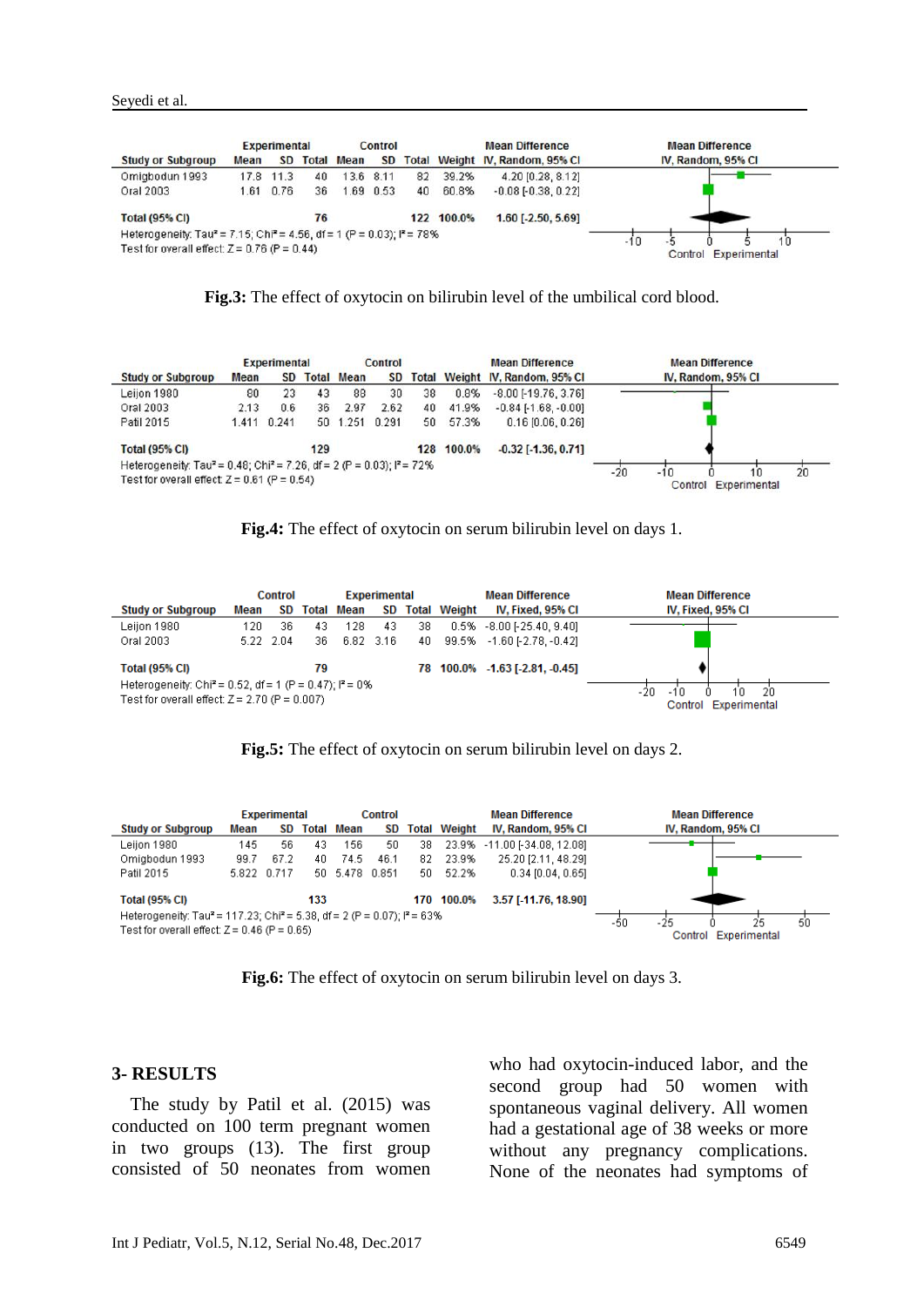respiratory distress syndrome, and the neonates with an Apgar score less than 6 were excluded. Neonatal bilirubin was measured on days 1, 3 and 5 using blood samples. The result of the study showed that there was a significant increase in bilirubin levels on days 1 and 3 in labor induction group (mean day  $1 = 1.411$  and mean day  $3 = 5.822$  compared to the control group (mean day  $1 = 1.251$  and mean day 3= 5.478). However, there was no significant difference in bilirubin levels on day 5 in the two groups (mean for induction group= 4.912 and mean for control group=4.789). In the study by D'Souza et al. (1986), 193 pregnant mothers with singleton pregnancy waiting for vaginal delivery were selected (14).

The mothers with spontaneous labor formed the control group (n=29), and the rest of the mothers formed the induction group (n=164). In the labor induction group, 10 units of oxytocin was infused into 500 mL of dextrose 10% serum. When uterine contraction reached an acceptable level, mothers were randomly divided into 4 groups: In group one (n=36), infusion rate was different according to personnel opinions. In group two (n=45), infusion rate decreased by half. In group three  $(n=43)$ , the infusion rate was reduced to a quarter.

In group four  $(n=40)$ , the infusion stopped. Umbilical cord blood was collected after birth. The results showed that the comparison of hyponatremic and normonatremic cord blood showed no significant differences in plasma bilirubin levels, while in subsequent follow-up, hyponatremic neonates tended to have jaundiced more. In the labor induction group, 6 of 13 hyponatremic neonates (46%) had jaundice, and 22 of 151 neonatremic neonates (13%) were jaundiced after induced labor, while in the control group, no jaundice was reported with hyponatremic neonates and only 2 of 27 normonatremic neonates were

jaundiced. The study by Oral et al. (2003) was conducted with the aim to determine the relationship between neonatal bilirubin levels, and oxytocin infusion in 5% glucose solutions and isotonic 0.9% saline (15). Criteria for entering the study were singleton pregnancy and gestational age of 37-42 weeks without any known diseases or disorders. Eighty pregnant women who had labor induction entered the study and were randomly divided into two groups. Group one (n=40), received dextrose 5%, and group two (n=40) normal saline 9%. Forty multipara pregnant mothers with no oxytocin infusion formed the control group. In the labor induction group, 10 units of oxytocin was injected into the serum of dextrose 5% or normal saline 9% to induce labor. After birth, the umbilical cord blood was first taken and the levels of bilirubin and sodium were measured. Then, serum bilirubin and hematocrit levels were measured on days 1 and 2. Data from 29 neonates from group one, 36 neonates from group two, and 40 neonates from group three were analyzed. Results showed that the levels of umbilical cord blood bilirubin, as well as bilirubin and hematocrit levels on days 1 and 2, were not significantly different among the groups.

The study by Omigbodun et al. (1993) was conducted on 82 pregnant women who needed oxytocin induction (16). The inclusion criteria were singleton pregnancy and a minimum gestational age of 37 weeks without pregnancy complications. Women were randomly divided into two groups. Group one (n=40), had labor induction with intravenous oxytocin in dextrose 5%, while group two (n=42) had labor induction with saline serum. A group of 82 patients who did not receive any serum or oxytocin formed the control group. The results of the study indicated that the level of umbilical cord blood and neonatal bilirubin on day 3 was significantly higher in dextrose 5% group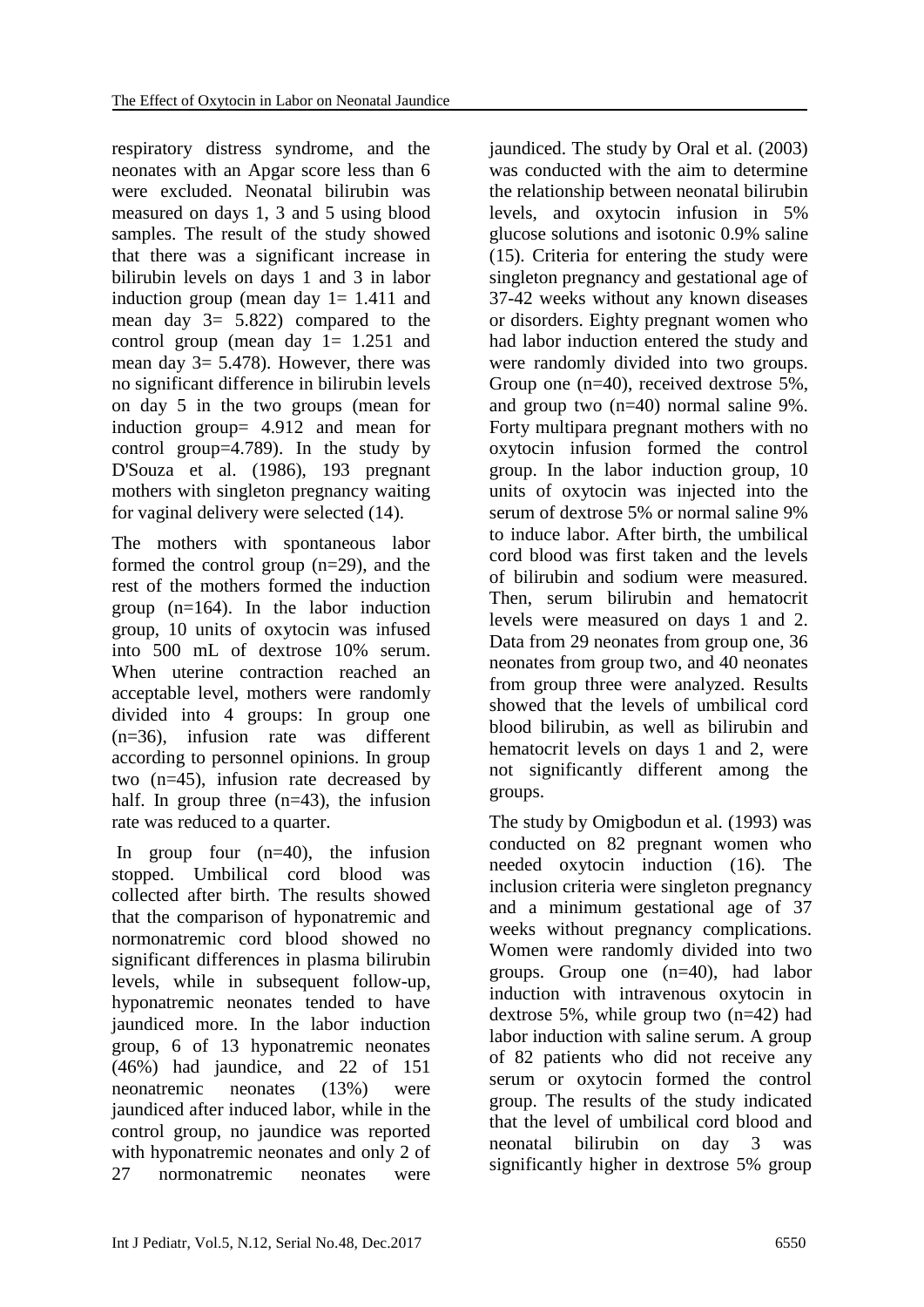than in other groups. The study by Leijon et al. (1980) was a randomized prospective study with the aim of investigating the relationship of labor induction with oxytocin and plasma bilirubin levels compared with spontaneous vaginal delivery on 84 term neonates (17). Fortythree neonates after labor induction and 41 neonates after spontaneous labor entered the study. The results of the study showed that there was no significant difference between the two groups in terms of hemoglobin and hematocrit in the umbilical cord and on day 2, the levels of bilirubin on days 1 and 3, and maximum bilirubin. Information on the serum bilirubin of neonates was collected from all five articles and combined using the RevMan software. The article by D'Souza et al. (14) did not enter meta-analysis because of not reporting mean and standard deviation. The remaining four articles entered the meta-analysis. Due to the high level of heterogeneity in evaluating bilirubin of umbilical cord  $(I^2=78\%)$ , day 1  $(I^2=72\%)$ , and day 3  $(I<sup>2</sup>=63%)$ , random effect was used instead of the fixed effect. The fixed effect was only used for evaluation of bilirubin on day 2 ( $I^2=0$ ). The I<sup>2</sup> statistic shows that the percentage of variation across studies is due to heterogeneity (12).

Meta-analysis results showed that oxytocin did not affect the bilirubin level of the umbilical cord blood (Mean difference: 1.60; 95% confidence interval [CI]:-2.50 to 5.69; P=0.44;  $I^2=78\%$ ) (**Figure.3**). Furthermore, administering oxytocin in labor did not significantly affect serum bilirubin level on days 1 (Mean difference: -0.32; 95% CI:-1.36 to 0.71; p=0.54;  $I^2 = 72\%$  (**Figure.4**), and 3 (mean difference: 3.75; 95% CI:-11.76 to 18.90;  $p=0.65; I^2=63%$  (**Figure.6**), while it significantly affected serum bilirubin level on day 2 (Mean difference: -1.63; 95% CI:-2.81 to -0.45;  $p=0.007$ ;  $I^2=0\%$ ) (**Figure.5**).

## **4- DISCUSSION**

 This systematic review examined the evidence for the effects of oxytocin in labor on neonatal jaundice Out of 583 articles searched in the databases, 440 title, 83 abstracts, and 60 full texts were reviewed, of which 5 articles entered the study and 4 articles entered the metaanalysis. The findings of this study showed that administration of oxytocin to mothers in labor versus spontaneous vaginal delivery did not affect serum umbilical cord blood bilirubin level on days 1 and 3, but induction of labor with oxytocin increased serum bilirubin on day 2 compared to the spontaneously vaginal delivery. Chalmers et al. (1975) conducted a retrospective study on the administration of oxytocin in labor and the incidence of neonatal jaundice on 10,591 neonates. Participants were divided into three groups: Group one those who received oxytocin to induce labor, Group two those who had a spontaneous vaginal delivery without labor induction, and Group three those who were induced only with amniotomy. The results of the study showed that in group one, 412 out of 3,326 neonates (12.4%) were jaundiced after the administration of oxytocin. In group two, 476 out of 5,896 neonates (8.1%) were jaundiced after spontaneous labor.

In group three, 82 out of 1369 neonates (6%) were jaundiced after induction with amniotomy. Therefore, the incidence of jaundice in infants born after induction of labor with oxytocin was higher than that of other groups (18). The prospective study by Chew et al. (1977) was conducted on 181 neonates divided into three groups. Group A had 54 neonates with spontaneous labor and without oxytocin administration. Group B had 28 neonates with spontaneous labor onset and using oxytocin to stimulate labor. Group C had 99 neonates with induced labor with amniotomy and oxytocin. The results of the study showed that the mean serum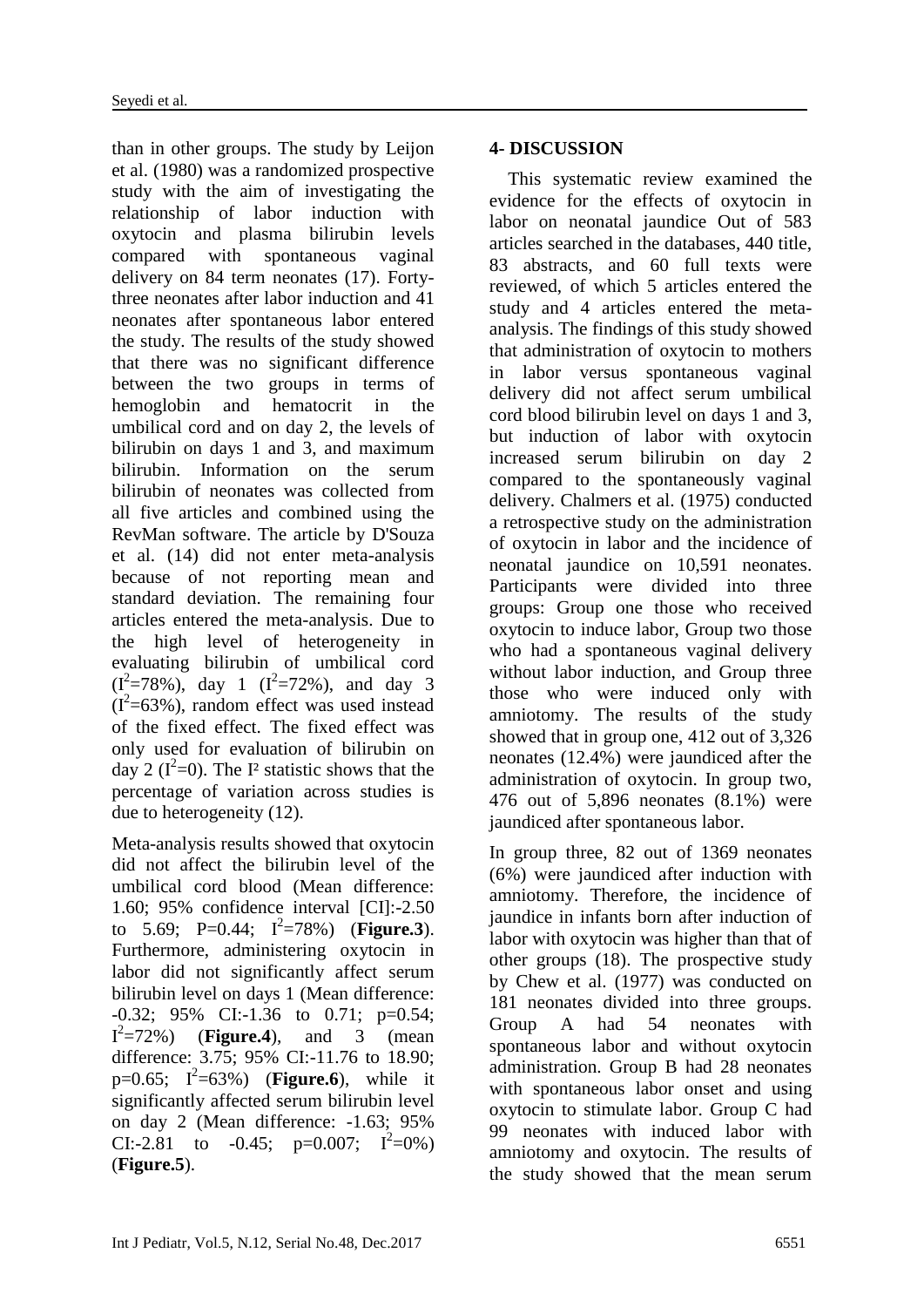bilirubin on days 1, 3 and 6 in the group C was significantly higher than in group A. There was no statistically significant difference between groups A and B (6). The study by Abbas et al. (2015) was a prospective cohort study with the aim of evaluating the incidence of neonatal jaundice in neonates exposed to maternal oxytocin for induction of labor in comparison with spontaneous labor. In this study, 308 neonates were enrolled in two groups. Group A was neonates exposed to maternal oxytocin for induction of labor, and group B was neonates born with spontaneous labor with oxytocin used to stimulate labor. The results showed that the incidence of neonatal jaundice in group A and B was 25% and 12%, respectively. Therefore, oxytocin administered for induction of labor was associated with a higher neonatal bilirubin (11). The study by Suvasuriya et al. (1978) was conducted on 114 neonates of (a) spontaneous labor, (b) labor induction with amniotomy, (c) labor induction with amniotomy and oxytocin, and (d) labor induction with amniotomy and Prostaglandin E2 (PGE $_2$ ). It showed that there was no significant difference in serum bilirubin levels on days 1 to 5 between the four groups (19). In the study by Ghaemi et al. (2000) conducted in 2000 in a case-control design on 162 neonates, the case group (mothers who received oxytocin for induction of labor), had 89 members that were compared with 73 neonates in the control group (mothers who did not receive oxytocin), and evaluated up to five days after birth for hyperbilirubinemia. Twentysix of 89 neonates in the case group (26.2%) and 11 of 73 neonates in the control group (15%) had pathological jaundice. Therefore, induction of labor with oxytocin is probably one of the causes of neonatal jaundice, which is due to the hemolytic mechanism of its antidiuretic property along with high fluid intake during delivery and on days 4 and 5 after birth (20).

# **4-1. The Strengths Limitations of the study**

The strengths of the reviewed articles were that all were RCT studies and oxytocin was infused in 5% dextrose in all of them. There was also a control group (spontaneous labor) in all of the studies, and the outcome of neonatal jaundice was evaluated in all of them. One of the limitations of this systematic review was high heterogeneity of included studies. Other limitations of this study were that the number of RCT studies is low.

## **5- CONCLUSION**

 This systematic review study limited to human clinical trials examining the effect of oxytocin in labor on neonatal jaundice. Five English language articles entered the study and 4 articles entered the metaanalysis. The results showed that the administration of oxytocin during labor versus spontaneous vaginal delivery does not affect serum bilirubin level on days 1 and 3, while induction of labor with oxytocin causes serum bilirubin to increase on the second postnatal day compared to spontaneous vaginal delivery. However, due to the high heterogeneity of the studies, a better designed clinical trial is recommended to achieve better results.

# **6- CONFLICT OF INTEREST:** None.

#### **7- REFERENCES**

1. Surana AU, Patel S, Prasad R, Tilwani S, Saiyad A, Rathod M. Comparison of transcutaneous bilirubin with serum bilirubin measurements in neonates at tertiary care center in western part of India. International Journal of Contemporary Pediatrics 2017;4(4):1445-49.

2. Mostafa SA, Aljeesh Y, Hamad KA, Alnahhal M. Risk Factors of Hyperbilirubinemia among Admitted Neonates in the Gaza Strip: Case Control Study. Public Health Res 2017;7(2):39-45.